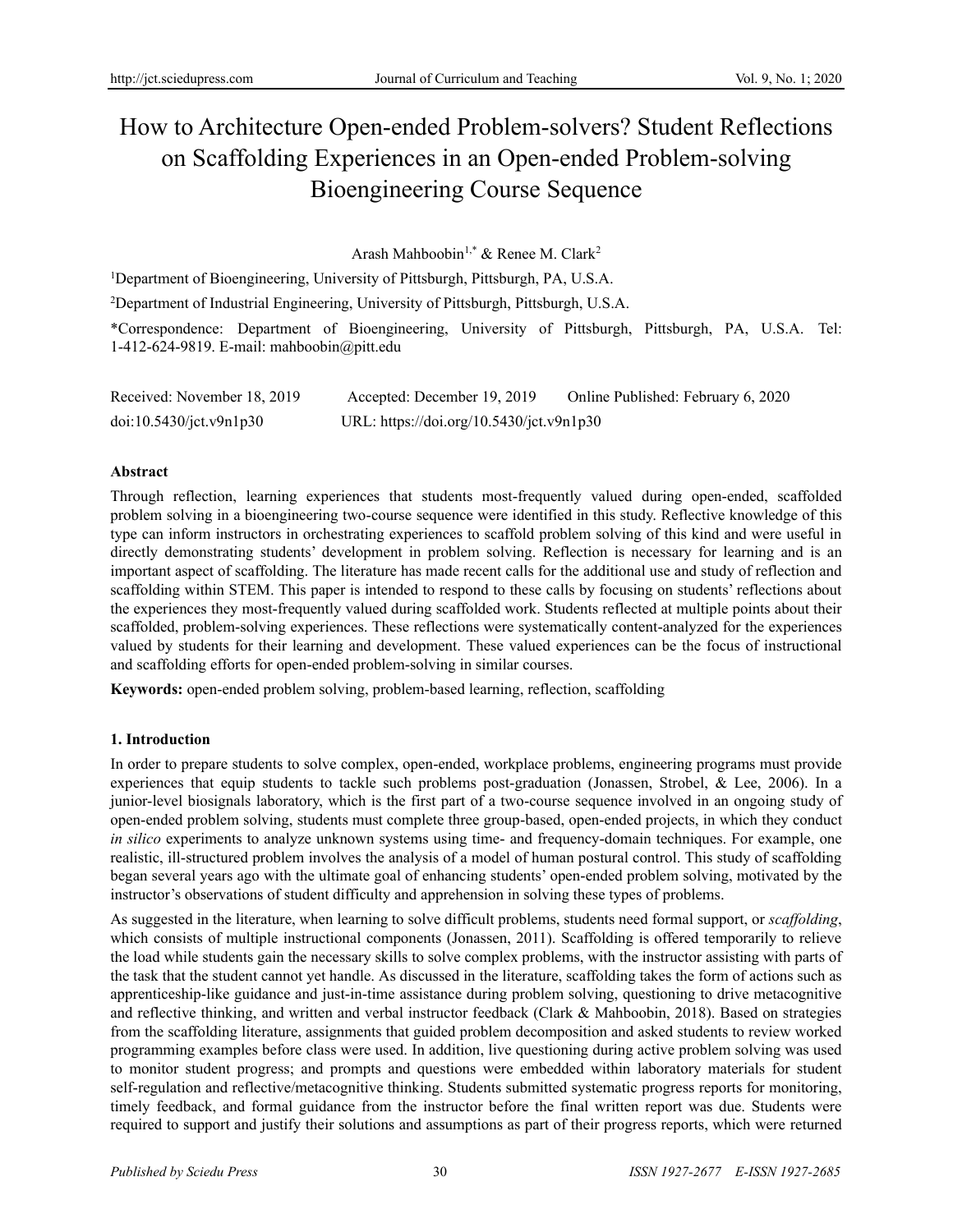#### by the instructor within 24 hours.

A comparison of project scores across several semesters uncovered statistically-significant improvements in performance associated with the scaffolding that was offered (Clark & Mahboobin, 2018). In addition, qualitative-based post-scaffolding assessment with these same students in a follow-up course (without the formal scaffolding), which uses laboratory experiences to illustrate principles taught in several bioengineering core classes, determined the scaffolding introduced in the biosignals laboratory to be helpful for and applicable to similar laboratory modules in the follow-up course (Clark & Mahboobin, 2018). The preliminary results are important for STEM students and instructors encountering challenges with open-ended problem solving, and they begin to fill a gap recently called out by the STEM scaffolding literature (Clark & Mahboobin, 2018). In the current paper, this study of scaffolding with a focus on student reflections is continued. Via reflection, students identified experiences they valued during scaffolded, open-ended problem solving. Reflection is an additional means to scaffold such problem solving. Students' reflections were systematically analyzed to determine student valuation and potential best practices for scaffolding problem solving of this nature, and this can similarly be done by other instructors for their specific coursework and curriculums involving open-ended problem solving. In addition, a goal was to assess students' development in problem solving via their reflections. Thus, the research question was as follows: *Via reflection, what problem-solving experiences did students identify as most valuable, including for future coursework or endeavors, and are these reflections useful in directly demonstrating development in problem solving?*

#### *1.1 Literature Review*

Several theories describe the importance of reflection for learning and/or professional practice (Kolb & Kolb, 2009; Schön, 1987), and there have been recent calls for additional use of reflection in engineering education as well as more scholarly research and publications on reflection (Ambrose, 2013; Turns, Sattler, Yasuhara, Borgford-Parnell, & Atman, 2014). This paper is intended to respond to these recent calls. With Experiential Learning Theory, learning occurs through a combination of *doing* as well as *reflecting on the doing* (Kolb & Kolb, 2009). Reflection is also key to professional practice under the Reflective Practitioner Theory as it equips professionals with the skills needed to deal with complex problems in the world (Schön, 1987). Reflection is particularly important for designers, who often practice *reflection-in-action* (as they design) in response to *surprises* with complex scenarios, with a reflective *back-talk*, or conversation, that occurs between the designer and the situation, perhaps assisting in deeper understanding of the design problem (Adams, Turns, & Atman, 2003; Schön, 1987). Adams et al. call for bringing Schön's theory of the Reflective Practitioner more fully into engineering design education.

Likewise, Ambrose has called for engineering curricula with opportunities for reflection *to connect thinking and doing*, and the *development of students' metacognitive abilities to foster self-directed, lifelong learning skills* (Ambrose, 2013, p. 16). Regular reflection plays a critical role in the construction of metacognitive knowledge and self-regulatory skills, or planning for, monitoring, and evaluating one's own learning, knowledge, and skills (Schraw, 1998; Steiner & Foote, 2017). Metacognition is *thinking about thinking*, or *knowing about knowing*, and a metacognitive student is one who is aware of their learning processes and who can adjust these processes as needed (Steiner & Foote, 2017; Turns et al., 2014). Metacognition is important because it supports the development of lifelong learning skills needed to thrive and excel in the workforce (Ambrose, 2013). Ambrose maintains that students learn by doing, *but only* when they spend time reflecting on the doing.

Turns and Atman recently began their work in the fall 2017 on an NSF-funded study (Reflection in Engineering Education: Advancing Conversations). They stated in their abstract that *…within engineering education, reflection and reflection activities are understudied* (Turns and Atman, NSF Award 1733474). However, one discipline that has been able to make frequent use of reflection after active-learning experiences is nursing education, where reflective debriefings are done after human patient simulation to drive clinical judgment, in alignment with Kolb's Experiential Learning Theory (Beyer, 2012; Dreifuerst, 2009; Fanning & Gaba, 2007; Lestander, Lehto, & Engström, 2016). Should engineering education learn from the nursing education discipline in this regard?

Reflection and self-monitoring are particularly important during scaffolded work so students can adjust their performance as needed and internalize new knowledge (Collins et al., 1989; Hogan & Pressley, 1997). Prompting students to reflect can also improve the transferability of the content and skills they learn and their abilitity to solve problems (Ertmer & Glazewski, 2015). A pedagogy and culture of "reflection for learning" has been adopted by others for experienced-based subjects in higher education, whereby students were required to engage in reflective practice, including team-based reflections (Harvey et al., 2016; Miller & Maellaro, 2016).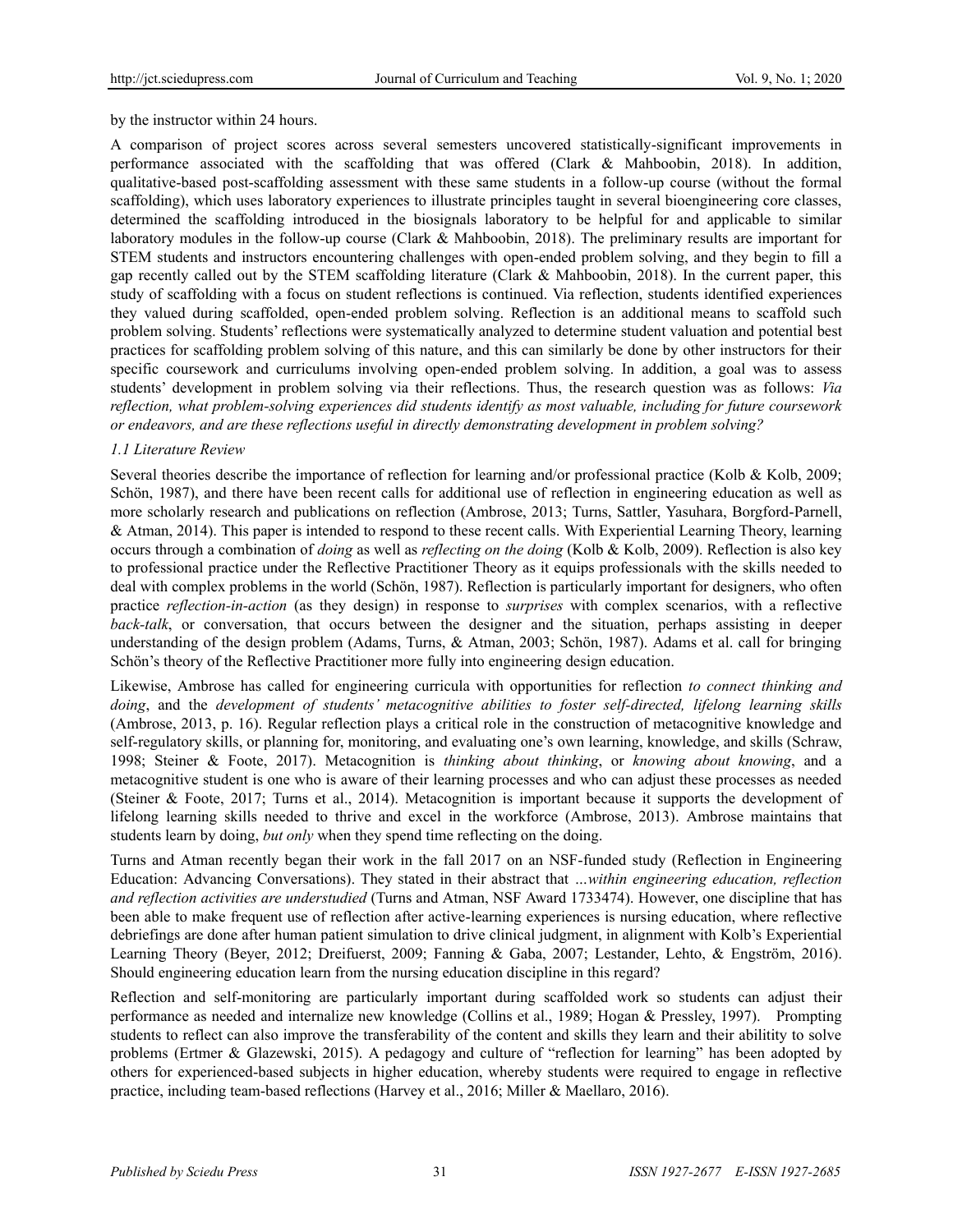# **2. Method**

The full details of the biosignals laboratory component of the two-course sequence were previously described in (Clark & Mahboobin, 2018). A synopsis is provided here for completeness. The laboratory was conducted using elements of both flipped instruction and problem-based-learning (PBL). For several of the laboratory sessions, students were instructed to arrive prepared to actively engage in coding by reviewing material provided by the instructor beforehand, followed by an online quiz, as in a flipped classroom setting. This material contained worked coding examples, one of the scaffolding mechanisms discussed in the literature. The three *in silico* experiments (i.e., projects) provided the focus for learning as in a PBL setting. Laboratory time was dedicated to problem solving by student teams in support of project completion. During the laboratory, the instructor and several teaching assistants continuously circulated the room providing as-needed *coaching* to students, observing progress, and probing for issues, as in a flipped or PBL classroom. The students asked many questions as the instructional team circulated and observed. The instructional team prompted students with questions to assess their progress and scaffold their problem-solving efforts. Each team had the opportunity to submit three progress reports (or reviews) per project. These progress reviews prompted each team to explain its proposed solution, provide an argument or justification for it, display graphs and figures, ask questions and raise concerns, and in general report on project progress. The progress reviews were neither mandatory nor graded and were intended as a feedback and communication mechanism between the students and instructor.

In continuing the investigation during the fall 2017 semester, students were asked to reflect on the value of the experiences offered to them in the biosignals laboratory. These could have included scaffolding experiences such as in-class problem solving with instructor guidance and interaction, incremental and progressive technical writing, systematic progress monitoring, and timely written guidance and feedback from the instructor. To obtain students' reflections, both written and verbal (i.e., reflective interview) prompts were used. Asking students to reflect via two methods about their experiences enabled triangulation of the data. The question in Table 1 was embedded within a progress report associated with the third project and was also posed to students during individual interviews between the midpoint and end of the term. This question allowed students to evaluate their experiential learning and discuss *knowing about their knowing*. Although posed somewhat later in the semester, the students could still use these insights to monitor their learning and adjust their practices if needed as they proceeded towards the end of the term.

**Table 1.** Reflective/Metacognitive Prompt 1

Prompt 1

- Reflect on the value of the experiences you are receiving in the laboratory portion of this course.
- Examples of experiences are open-ended problems, progress reporting, report writing, feedback, group work, etc.
- Comment on particular experiences if you can.

An additional prompt embedded within two of the progress reports asked students to reflect on any breakthrough or particularly memorable moments related to the successful completion of their first two projects (see Table 2). This question was summative in nature since it was posed after completion of the first two projects; however, insights gained could still be used for self-regulation by the students as they proceeded towards completion of the third and final project. This question was modeled upon questions developed to elicit engineering student reflections via emotional-based prompts that can trigger the recall of learning moments (Walther, Sochacka, & Kellam, 2011).

**Table 2.** Reflective/Metacognitive Prompt 2

Prompt 2

• Did you have any breakthrough or particularly memorable moments related to the successful completion of this project?

• For example, was there a point where you felt sudden understanding or excitement or clarity?

• If so, can you very briefly describe what they were?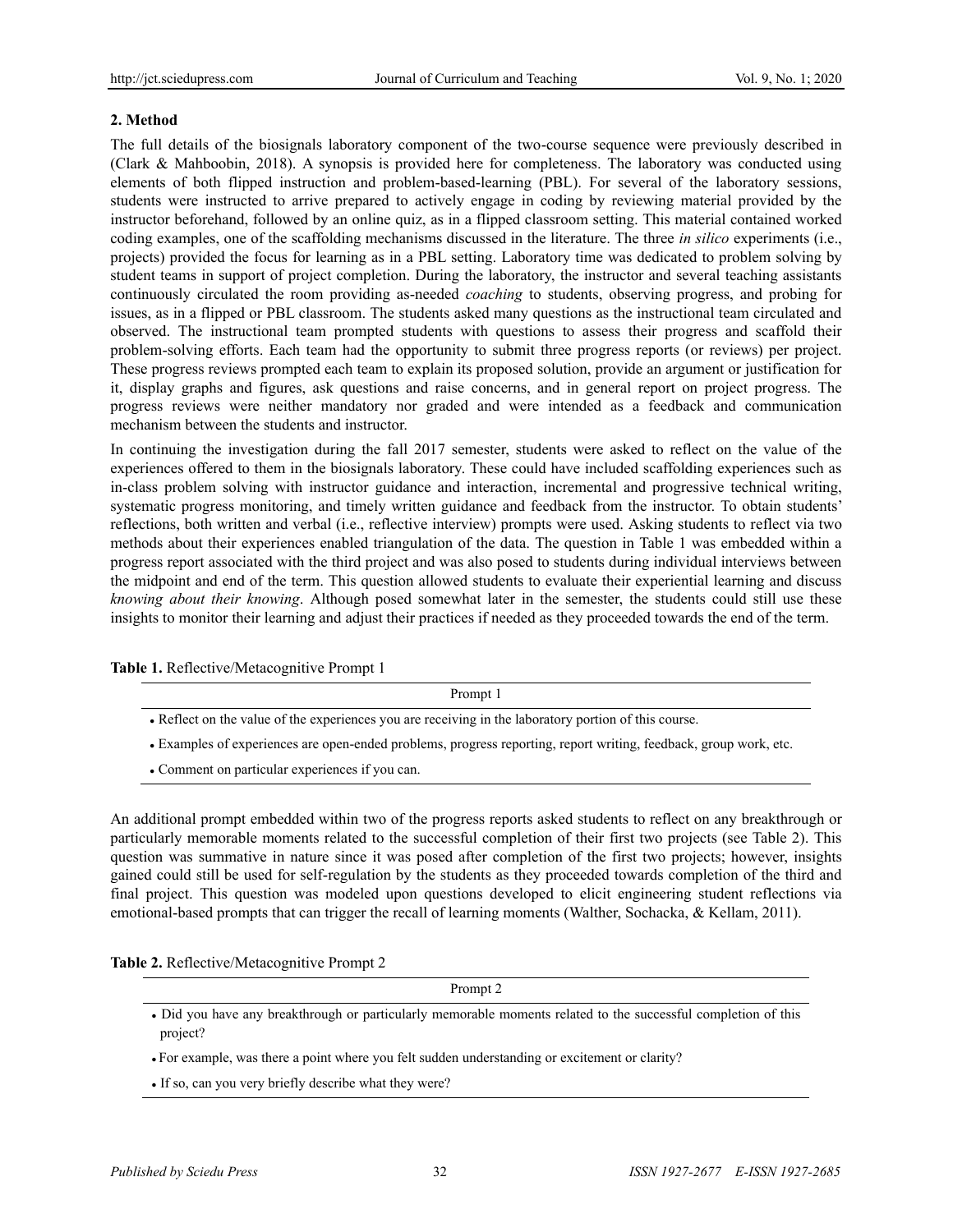All of the students who were in the biosignals laboratory in the fall 2017 took a follow-up course in the spring 2018, and a subset of them participated in a laboratory module (Balance Module) co-taught by the same instructor. In this follow-up course in bioengineering methods and applications, students were able to physically conduct experiments in five modules of their choosing and were required to produce written reports for each module, similar to what they did in the biosignals laboratory. The assessment analyst interviewed the students in their teams of four, resulting in discussions with 24 students (total class size was 83 of which 24 selected and participated in the Balance Module). The question in Table 3 was posed to students after the completion of their Balance Module. Similar to the first prompt discussed above, this question allowed students to evaluate their experiential learning.

# **Table 3.** Reflective Prompt Posed in Follow-up Course

| Prompt 3                                                                                                                                                                      |
|-------------------------------------------------------------------------------------------------------------------------------------------------------------------------------|
| • What experiences (if any) in the laboratory portion of the biosignals and systems course are helping you in the<br>present course or in other courses, endeavors, or areas? |

<sup>•</sup> Examples of experiences are problems you were presented with, various types of reporting and reports, feedback, group work, etc.

The instructor and assessment analyst jointly content-analyzed all of these reflections (after the semester was over) using a qualitative coding scheme developed as part of their previous work (Clark & Mahboobin, 2018). This coding scheme is provided in Table 6 and was used to content-analyze all of the student reflections in this paper. Although the responses were double-coded via consensus discussions, the first-time inter-rater reliability for prompt 1 was Cohen's kappa  $= 0.82$ , which indicates strong agreement beyond chance (Norusis, 2005). For prompt 2, they achieved Cohen's kappa = 0.68 using the coding scheme, indicating good agreement beyond chance. Finally, for the prompt posed in the follow-up course, the assessment analyst and course instructor were able to achieve a first–time inter–rater reliability of Cohen's kappa  $\kappa = 0.75$ , also suggesting good agreement beyond chance.

# **3. Results**

# *3.1 Interviews and Written Reflections: The Value of Student's Experiences*

Students were prompted to reflect on the value of the experiences they were exposed to in the biosignals laboratory on two occasions – via interview and in writing. Thirty-four students were interviewed, representing 41% of the class. In addition, written responses were received from 7 of the 21 project groups. In content-analyzing the responses, the percentage of interviewees and project groups (i.e., for the written responses) who discussed various categories or themes related to the perceived value of their laboratory experiences could be determined. The results are shown side-by-side in Table 4. Since these were open-ended questions in which students freely provided responses that came to mind, the percentages do not represent yes versus no responses for a category. Also, a student may have mentioned more than one helpful experience.

These results show that during the interviews as well as the written reflections, the students most frequently discussed the positive value of being able to apply or connect theory, concepts, and content to real-world problems during the laboratory work (APPL CONN). Associated with this was enhanced understanding of bioengineering theory, concepts, or content, including via application. Another experience they consistently discussed frequently was the positive value of teaming as part of laboratory work (TEAM). A theme frequently discussed during the interviews was the value of the computer programming experiences gained while working on the projects (PROG), although this was discussed to a lesser extent in the written reflections. The value of guidance and feedback from the instructor was also discussed most frequently during the written reflections, although this experience was discussed to a lesser extent during the interviews (GUIDE FEED).

Additional experiences frequently mentioned during one of the two prompts were the following: 1) the value of the laboratory projects for other work or job assignments (OTHER WORK JOB); 2) writing and communications skills enhancement (WRITE COMM) via laboratory work; and 3) revisions and modifications to their work (REVISE). The frequencies of occurrence of additional experiences or points of learning or development are also shown in Table 4.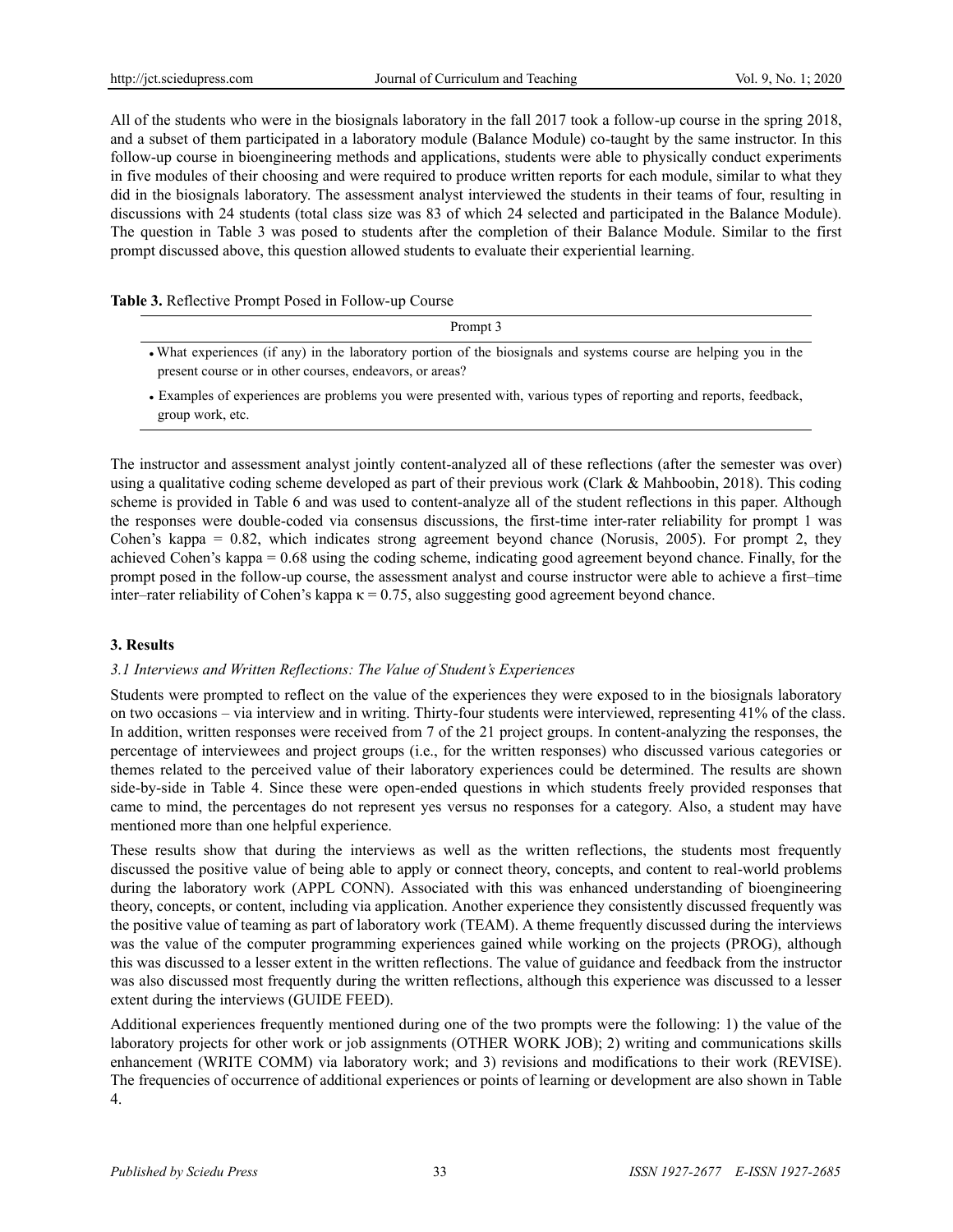| Category              | Description                                                                                                                                                                                                   | % of Interviewees | % of Groups |
|-----------------------|---------------------------------------------------------------------------------------------------------------------------------------------------------------------------------------------------------------|-------------------|-------------|
|                       |                                                                                                                                                                                                               | (Interviews)      | (Written)   |
| <b>APPL CONN</b>      | Application or connection of theory,<br>and<br>content to<br>real-world<br>concepts,<br>problems; enhanced understanding of<br>bioengineering theory, concepts, or content<br>(including through application) | 62%               | 86%         |
| <b>PROG</b>           | Programming, coding,<br>debugging,<br>or<br>including in MATLAB                                                                                                                                               | 53%               | 14%         |
| TEAM                  | Teamwork, including division of labor                                                                                                                                                                         | 47%               | 43%         |
| <b>GUIDE FEED</b>     | Instructor interaction or provision of<br>guidance, tutoring, feedback, including via<br>the progress reports                                                                                                 | 29%               | 86%         |
| <b>EXPER DATA</b>     | Experimentation, methods, data analysis,<br>or system identification (e.g., mathematical<br>modeling)                                                                                                         | 12%               | 14%         |
| <b>OTHER WORK JOB</b> | Beneficial for or related to undergraduate<br>job/work assignments, including co-op or<br>research; beneficial for work after college                                                                         | 12%               | 29%         |
| WRITE COMM            | skills<br>Writing<br>and<br>communications<br>enhancement                                                                                                                                                     | 12%               | 29%         |
| INITIAL               | Initial steps in problem solving process,<br>including problem definition/identification,<br>planning, and problem decomposition                                                                              | 9%                |             |
| <b>CONCISE</b>        | Conciseness in writing                                                                                                                                                                                        | 6%                | 14%         |
| <b>OPEN</b>           | Recognition of the open-ended nature of<br>engineering problems                                                                                                                                               | 6%                | 14%         |
| <b>ASK</b>            | Student questions or requests for help or<br>feedback                                                                                                                                                         | 3%                | 14%         |
| <b>COHESIVE</b>       | Cohesiveness in writing                                                                                                                                                                                       | 3%                |             |
| FORMAT                | Understanding or appreciation of a defined<br>format for technical paper; understanding<br>of specific paper sections or writing<br>requirements for them                                                     | 3%                |             |
| LIT                   | Use of existing literature and references for<br>writing                                                                                                                                                      | 3%                |             |
| OTHER COURSE          | Beneficial for other courses                                                                                                                                                                                  | 3%                | 14%         |
| PROACTIVE INCR        | Proactivity or incremental work, including<br>the build-as-you-go approach                                                                                                                                    | $3\%$             | 14%         |
| <b>REVISE</b>         | Making modifications, revisions, changes                                                                                                                                                                      |                   | 29%         |

#### **Table 4.** Content Analysis of the Value of Experiences (Prompt 1)

#### *3.2 Written Reflections: Breakthrough or Memorable Moments*

Seventeen written responses to prompt 2 were received, which was posed on two separate occasions (i.e., after two different projects). Upon content-analyzing (i.e., double-coding) the responses, 13 responses (76%) indicated there were breakthrough or memorable moments in the completion of the particular project, which was a welcome finding. The percentage of responses in which various themes were discussed in relation to the breakthrough or memorable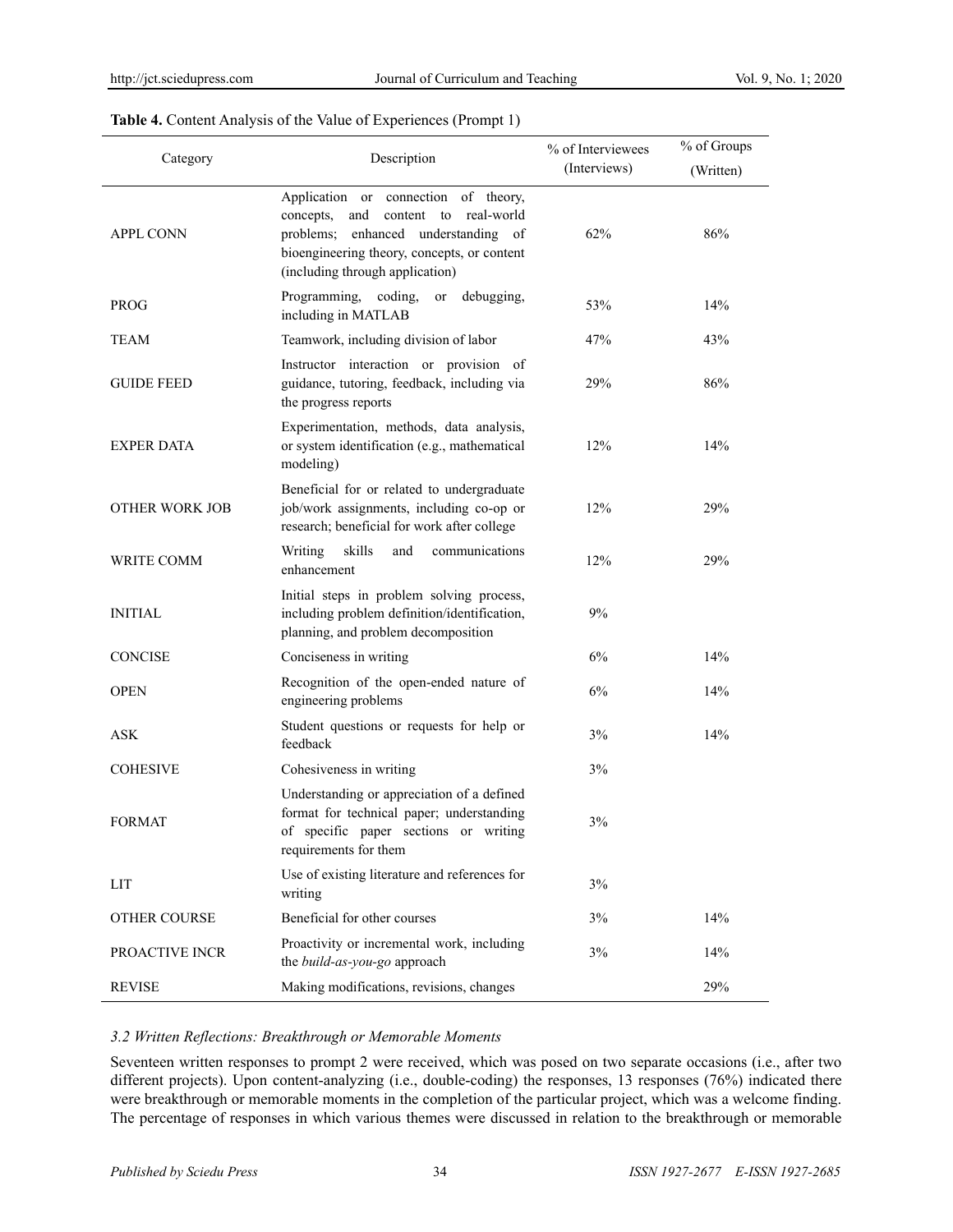moments were also determined and are shown in Table 5. The same coding scheme as used for prompt 1 about the value of the experiences was used for this prompt. In reviewing the results in Table 5, many of the top (i.e., highest frequency) categories were also most frequently discussed with prompt 1 on the value of their laboratory experiences. These top categories included programming-related work (PROG), application or connection of theory to real-world problems and enhanced understanding of theory via application (APPL CONN), and guidance and feedback from the instructor (GUIDE FEED). In addition, experimentation, methods, data analysis, and/or mathematical modeling (EXPER DATA) was a frequent discussion item with prompt 2. Based on these two prompts, the categories of PROG (programming), APPL CONN (application and connection of content), and GUIDE FEED (instructor guidance and feedback) were the experiences of greatest value to the students as they worked on their open-ended projects with formal scaffolding.

| Category          | Description                                                                                                                                                                                    | % of Responses |
|-------------------|------------------------------------------------------------------------------------------------------------------------------------------------------------------------------------------------|----------------|
| <b>PROG</b>       | Programming, coding, or debugging, including in MATLAB                                                                                                                                         | 35%            |
| <b>APPL CONN</b>  | Application or connection of theory, concepts, and content to<br>real-world problems; enhanced understanding of bioengineering<br>theory, concepts, or content (including through application) | 29%            |
| <b>EXPER DATA</b> | Experimentation, methods, data analysis, or system identification<br>(e.g., mathematical modeling)                                                                                             | 29%            |
| <b>GUIDE FEED</b> | Instructor interaction or provision of guidance, tutoring, feedback,<br>including via the progress reports                                                                                     | 24%            |
| <b>LIT</b>        | Use of existing literature and references for writing                                                                                                                                          | 18%            |
| <b>TEAM</b>       | Teamwork, including division of labor                                                                                                                                                          | 12%            |
| <b>INITIAL</b>    | Initial steps in problem solving process, including problem<br>definition/identification, planning, and problem decomposition                                                                  | 12%            |
| <b>OPEN</b>       | Recognition of the open-ended nature of engineering problems                                                                                                                                   | 12%            |
| PROACTIVE INCR    | Proactivity or incremental work, including the <i>build-as-you-go</i><br>approach                                                                                                              | 12%            |
| ASK               | Student questions or requests for help or feedback                                                                                                                                             | 6%             |

|  | Table 5. Content Analysis of Breakthrough or Memorable Moments (Prompt 2) |  |
|--|---------------------------------------------------------------------------|--|
|  |                                                                           |  |

# *3.3 Experiences Reflected upon During Follow-up Course*

A total of six four-member groups for a total of 24 students were interviewed in the follow-up course in bioengineering methods using the reflective prompt in Table 3 about prior experiences that were currently helping or supporting them. These interviews were intended to provide evidence of the effectiveness of the scaffolding offered in the biosignals laboratory. The students interviewed were enrolled in the Balance Module in the follow-up course and represented 29% of the class, which was the maximum number that could take the Balance Module given the structure of the follow-up course. Similar to prompt 1 in the biosignals laboratory, the percentage of interviewees who discussed various categories or themes related to the perceived helpfulness or value of the experiences they received previously was determined. The same coding scheme (i.e., Table 6) was used to content-analyze these responses.

The three most frequently-mentioned experiences that were helpful to or applied by students in the follow-up course were the following: programming (PROG, 67%), understanding or appreciation of a defined format for technical paper (FORMAT, 46%), and instructor interaction or provision of guidance, tutoring, and feedback (GUIDE FEED, 42%), as shown in Table 7. Programming activity (PROG) and instructor feedback (GUIDE FEED) were the most-frequently mentioned experiences of value in the prior course. The reported percentages represent the mentions of the experience during the interview as a percentage of the total students interviewed. Other important experiences from the prior course mentioned by students as being currently helpful were the following: 1) value of the experiences for other work or job assignments (OTHER WORK JOB), 2) application or connection of theory, concepts, and content to real-world problems (APPL CONN), and 3) team work (TEAM). These also surfaced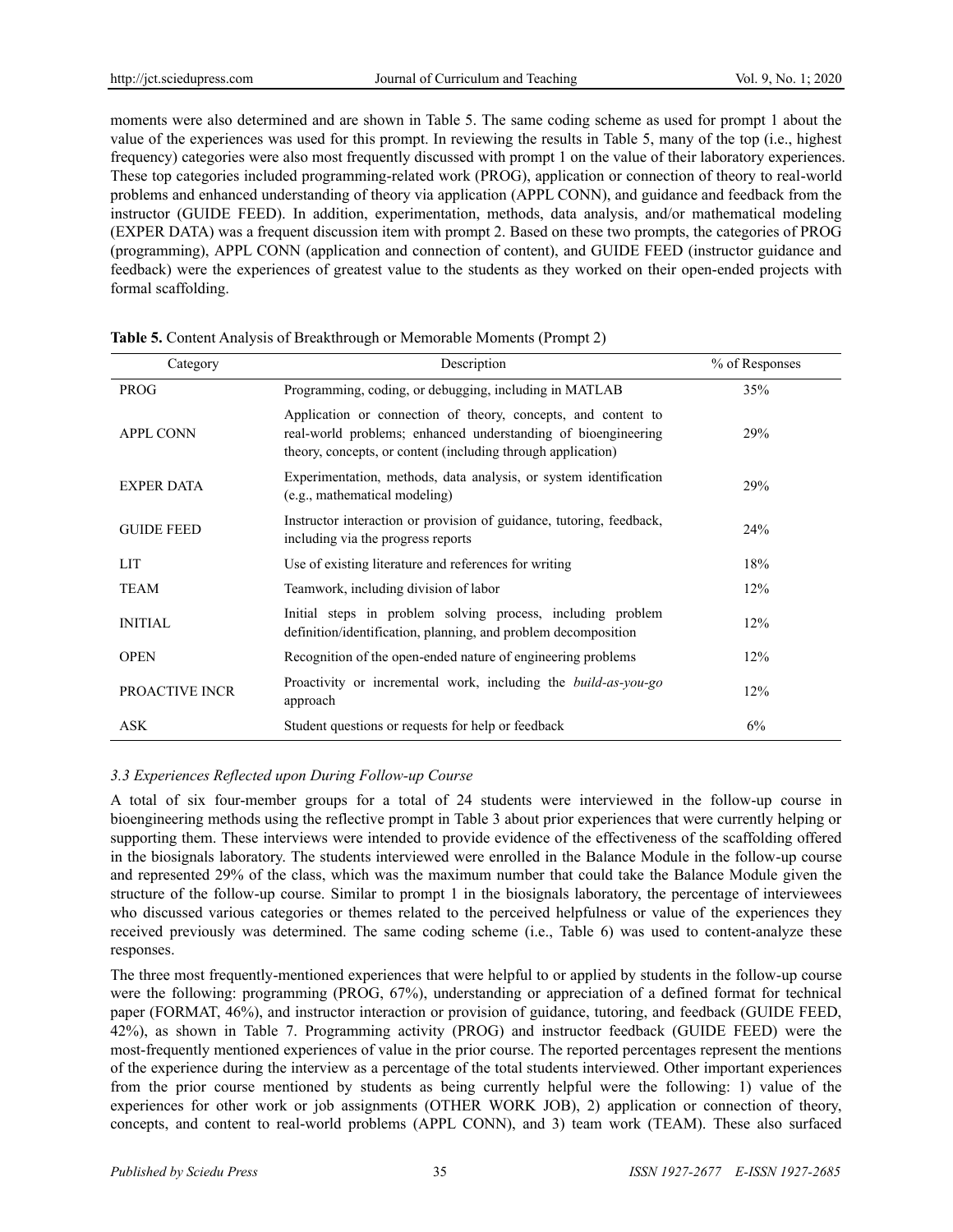frequently during the reflections in the prior course. All other categories were mentioned by fewer than 20% of the interviewees.

#### **Table 6.** Coding Scheme Used to Content-analyze Student Responses

| <b>Professional or Complex Problem-Solving Skills</b>                                                                                                                                                                                          |                       |
|------------------------------------------------------------------------------------------------------------------------------------------------------------------------------------------------------------------------------------------------|-----------------------|
| Writing skills & communications enhancement                                                                                                                                                                                                    | WRITE COMM            |
| Proactivity or incremental work, including build-as-you-go                                                                                                                                                                                     | PROACTIVE INCR        |
| Quality assurance, error checking, verification, validation, review, proofreading                                                                                                                                                              | QA                    |
| Making modifications, revisions, changes                                                                                                                                                                                                       | <b>REVISE</b>         |
| Initial steps in problem solving process, including problem definition/identification, planning,<br>and problem decomposition                                                                                                                  | <b>INITIAL</b>        |
| Teamwork, including division of labor                                                                                                                                                                                                          | <b>TEAM</b>           |
| Efficiency; quick or expeditious solution or delivery                                                                                                                                                                                          | <b>EFF</b>            |
| Practice and repetition in solution methods on the path to expert behavior                                                                                                                                                                     | <b>PRACTICE</b>       |
| Recognition of the open-ended nature of engineering problems                                                                                                                                                                                   | <b>OPEN</b>           |
| <b>Specific Writing Skills/Knowledge</b>                                                                                                                                                                                                       |                       |
| Use of existing literature and references                                                                                                                                                                                                      | LIT                   |
| Articulating relevance for future readers or users                                                                                                                                                                                             | <b>FUTURE</b>         |
| Grammar; writing syntax and mechanics                                                                                                                                                                                                          | <b>GRAMMAR</b>        |
| Jargon, technical word usage                                                                                                                                                                                                                   | <b>VOCAB</b>          |
| Audience awareness                                                                                                                                                                                                                             | <b>AUDIENCE</b>       |
| Description or use of graphs, tables, figures, equations                                                                                                                                                                                       | <b>GRAPH TABLE EQ</b> |
| Understanding or appreciation of a defined format for technical paper; understanding of<br>specific paper sections or writing requirements for them                                                                                            | <b>FORMAT</b>         |
| Conciseness                                                                                                                                                                                                                                    | <b>CONCISE</b>        |
| Consistency                                                                                                                                                                                                                                    | <b>CONSISTENT</b>     |
| Cohesiveness                                                                                                                                                                                                                                   | <b>COHESIVE</b>       |
| <b>Technical or Content-Related Skills</b>                                                                                                                                                                                                     |                       |
| Programming, coding, or debugging, including in MATLAB                                                                                                                                                                                         | <b>PROG</b>           |
| Experimentation, methods, data analysis, or system identification (e.g., mathematical modeling)                                                                                                                                                | <b>EXPER DATA</b>     |
| Application or connection of theory, concepts, & content to real-world problems; understanding<br>or enhanced understanding of bioengineering or general engineering theory, concepts, or APPL CONN<br>content (including through application) |                       |
| <b>Input/Instruction</b>                                                                                                                                                                                                                       |                       |
| Instructor interaction or provision of guidance, tutoring, feedback, including via the progress<br>reports                                                                                                                                     | <b>GUIDE FEED</b>     |
| Student questions or requests for help or feedback                                                                                                                                                                                             | <b>ASK</b>            |
| <b>Connections</b>                                                                                                                                                                                                                             |                       |
| Beneficial for other courses                                                                                                                                                                                                                   | <b>OTHER COURSE</b>   |
| Beneficial for or related to undergraduate job/work assignments, including co-op or research;<br>beneficial for work after college                                                                                                             | OTHER WORK JOB        |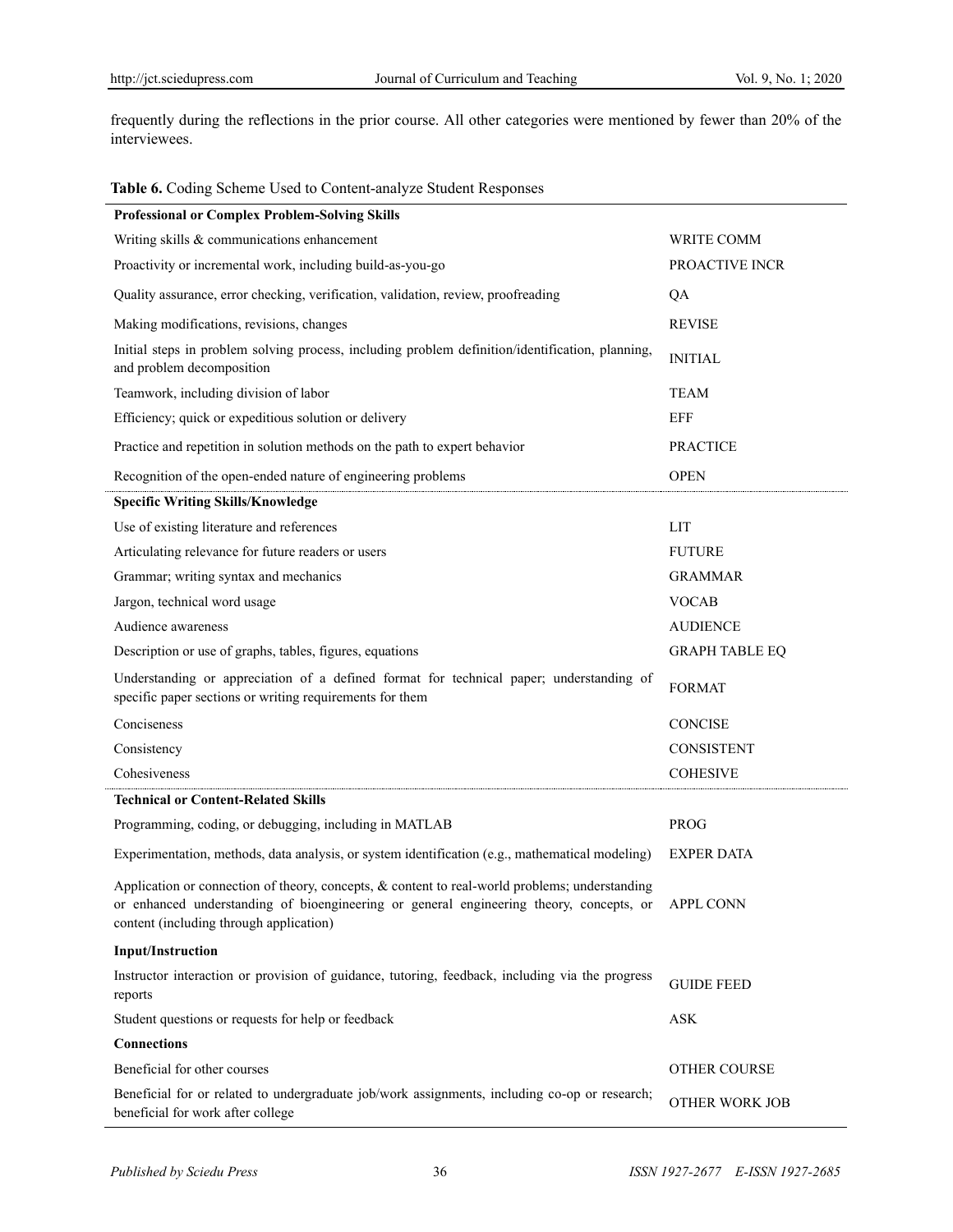| Category          | Description                                                                                                                                                                                                                                | % of Interviewees |
|-------------------|--------------------------------------------------------------------------------------------------------------------------------------------------------------------------------------------------------------------------------------------|-------------------|
| <b>PROG</b>       | Programming, coding, or debugging, including in MATLAB                                                                                                                                                                                     | 67%               |
| <b>FORMAT</b>     | Understanding or appreciation of a defined format for technical<br>paper; understanding of specific paper sections or writing<br>requirements for them                                                                                     | 46%               |
| <b>GUIDE FEED</b> | Instructor interaction or provision of guidance, tutoring,<br>feedback, including via the progress reports                                                                                                                                 | 42%               |
| OTHER WORK JOB    | Beneficial for or related to undergraduate job/work assignments,<br>including co-op or research; beneficial for work after college                                                                                                         | 33%               |
| <b>APPL CONN</b>  | Application or connection of theory, concepts, $\&$ content to<br>real-world problems; understanding or enhanced understanding<br>of bioengineering or general engineering theory, concepts, or<br>content (including through application) | 21%               |
| TEAM              | Teamwork, including division of labor                                                                                                                                                                                                      | 21%               |

#### **Table 7.** Content Analysis of Experiences Reflected Upon During Follow-up Course (Prompt 3)

#### **4. Summary**

This paper described the use of multi-point reflections for students as a means of scaffolding their problem solving and determining their perceptions of the experiences they valued during open-ended, scaffolded project work in a biosignals laboratory. Students were prompted on two occasions (i.e., once in writing and once via interview) to reflect on the value of the experiences they received during scaffolded problem-solving in the biosignals laboratory. In addition, the students were prompted on two occasions to reflect on any breakthrough or memorable moments they had in completing their projects successfully. These same students, who continued on to the follow-up course, were then asked to reflect on the experiences from the laboratory that they deemed helpful in the follow-up course or for other courses, endeavors, or areas. The objective of the subsequent analysis was a determination of those experiences students identified as most valuable or impactful later in time.

This work is grounded in both the scaffolding literature and Experiential Learning Theory, which maintains that learning occurs through a combination of doing as well as *reflecting* on the doing. The scaffolding literature also encourages instructors to prompt students to reflect on their problem-solving as a means of supporting this problem solving. The literature has made recent calls for additional use and scholarly investigation of both scaffolding and reflection within STEM.

#### **5. Conclusions**

High-impact experiences during scaffolded project work, as reflected upon by students, can inform future scaffolding efforts, since similar approaches can be used by other instructors for their problem-solving curriculums. Analyzing the reflections in a structured manner served to demonstrate students' development in complex problem solving and in becoming effective engineers.

A content analysis of the students' reflections demonstrated that they frequently perceived value in being able to apply or connect theory and content from the course to real-world problems encountered during the laboratory (APPL CONN). Other experiences discussed frequently were the value of teaming as part of laboratory work (TEAM), the value of the programming experiences gained while working on laboratory projects (PROG), and the value of the guidance and timely feedback from the instructor (GUIDE FEED). Thus, the reflections demonstrated students' development in problem solving and engineering practices, as desired. With the second reflective prompt about memorable or breakthrough moments, the majority of responses (76%) indicated that such moments did occur during the project work. The same categories were frequently discussed during this second prompt, in particular programming-related work (PROG), application or connection of theory to real-world problems (APPL CONN), and guidance and feedback (GUIDE FEED). In addition, experimentation, methods, data analysis, and/or mathematical modeling (EXPER DATA) was a frequent discussion point with prompt 2 about memorable or breakthrough moments. These categories are all associated with *active doing* and serve as a motivator and guide to instructors in designing scaffolding experiences.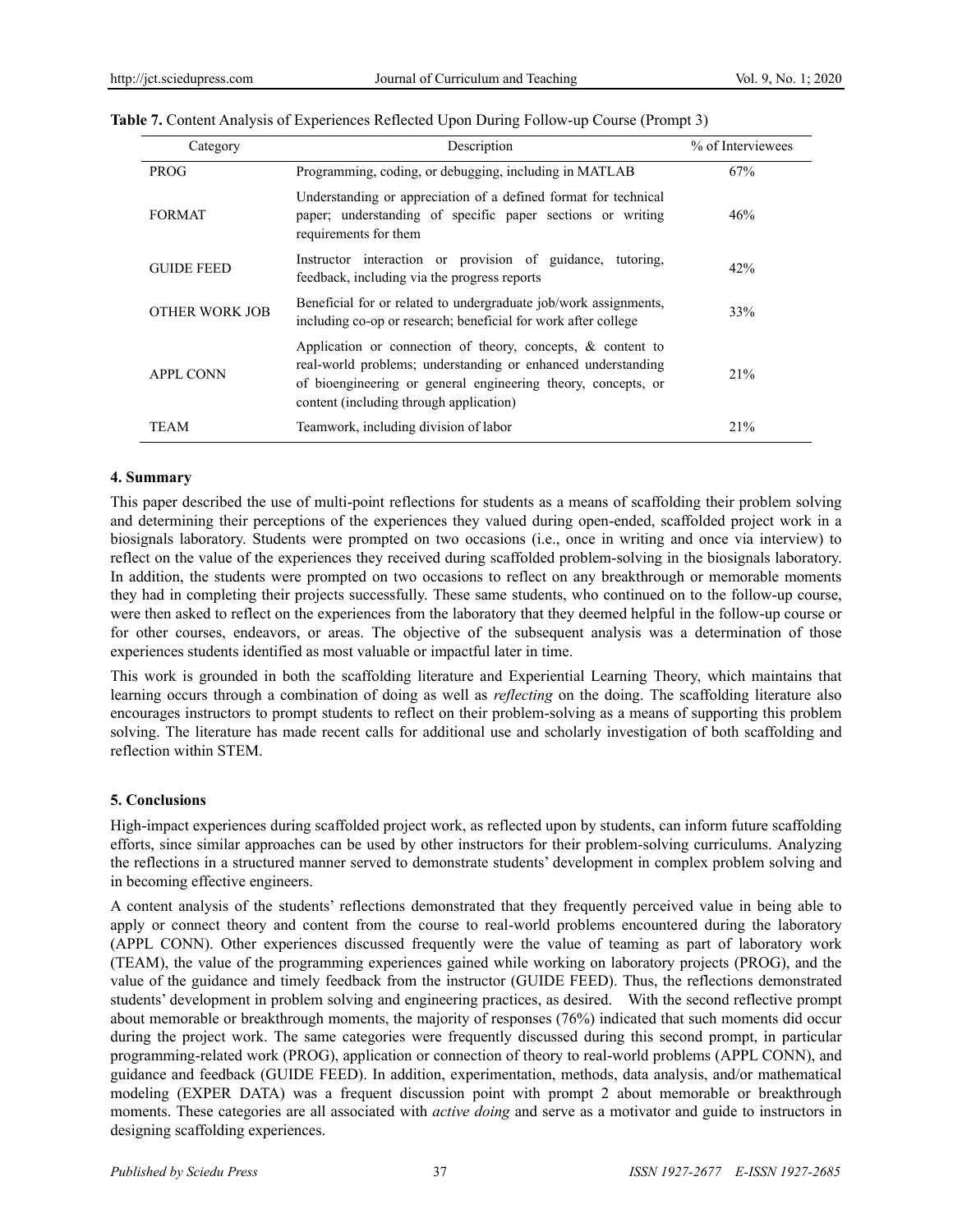Promising trends were also seen when the students were interviewed during the follow-up course after they had undergone the scaffolding and initial reflective prompting. In particular, experience with coding and debugging programs (PROG) and an understanding of technical paper formatting/writing (FORMAT) were the top two responses that students reflected upon as being subsequently helpful (i.e., 67% and 46% of interviewees, respectively). These were particular learning objectives with the scaffolded instruction. In addition, receiving feedback from the instructor (GUIDE FEED) and the resulting benefits for other work or job-related activities (OTHER WORK JOB) were also mentioned frequently. Finally, application of theory and content to real-world problems (APPL CONN) and team-work (TEAM) were each noted by approximately 20% of interviewees, indicating additional intended learning outcomes of the scaffolding. By continuing to ask the same group of students to reflect further in the follow-up course on the experiences from the laboratory that were most helpful or applicable at that later point, further development in problem solving was demonstrated via the reflections. Other researchers have asked students to specifically reflect on their STEM problem solving, which has elicited student statements about the importance and value of completing the various steps of the problem solving process as well as using group work during problem solving (Yuriev et al., 2017). In addition, students stated that reflection, and in particular team-based reflection, enhanced their problem-solving skills by driving next-steps planning, suggesting team-role reassignments as needed, and promoting collaboration (Miller & Maellaro, 2016). The authors further stated that team reflective activity can aid problem solving, learning, and future work by prompting re-evaluation of underlying assumptions and inspiring alternative approaches to solving a problem (Miller & Maellaro, 2016).

A lesson learned was that the use of the phrase *breakthrough or memorable moments* may not have been optimal for the types of projects the students worked on. In the future, this will be re-phrased to *moments of conceptual clarity*, or *the time when the lecture material and project work clicked.* The reason for this change is that the biosignals course involves very abstract, difficult concepts, and one of the main goals of the laboratory component is to help clarify these abstract concepts through *doing* as well as *reflecting* on the doing.

The experiences uncovered in this research as most valuable, impactful, or helpful by students can be the focus of instructional and scaffolding efforts for STEM students in complex, open-ended problem-solving courses of this nature. Also, a similar reflective and analytical approach can be followed by other instructors and reseachers for their specific problem-solving curriculums to scaffold students in problem solving and identify best practices for supporting and developing students.

#### **Acknowledgements**

This research was made possible by the Engineering Education Research Center (EERC) in the Swanson School of Engineering at the University of Pittsburgh.

#### **References**

- Adams, R., Turns, J., & Atman, C. (2003). Educating effective engineering designers: The role of reflective practice. *Design Studies, 24*, 275-294. https://doi.org/10.1016/S0142-694X(02)00056-X
- Ambrose, S. (2013). Undergraduate engineering curriculum: The ultimate design challenge. *The Bridge, 43*, 16-23.
- Beyer, D. (2012). Enhancing critical reflection on simulation through Wikis. *Clinical Simulation in Nursing, 8*, e67-e70. https://doi.org/10.1016/j.ecns.2010.12.003
- Clark, R., & Mahboobin, A. (2018). Scaffolding to support problem-solving performance in a bioengineering lab A case study. *IEEE Transactions on Education, 61*, 109-118. https://doi.org/10.1109/TE.2017.2755601
- Collins, A., Brown, J., & Newman, S. (1989). Cognitive apprenticeship: Teaching the crafts of reading, writing, and mathematics. In L. Resnick (Ed.), *Knowing, learning, and instruction: Essays in honor of Robert Glaser*, 453-494. Hillsdale, NJ: Lawrence Erlbaum Associates. https://doi.org/10.4324/9781315044408-14
- Dreifuerst, K. (2009). The essentials of debriefing in simulation learning: A concept analysis. *Nursing Education Perspectives, 30*, 109-114.
- Ertmer, P., & Glazewski, K. (2015). Essentials for PBL implementation: Fostering collaboration, transforming roles, and scaffolding learning. In A. Walker, H. Leary, C. Hmelo-Silver, & P. Ertmer (Eds.), *Essential readings in problem-based learning*, 89-106. West Lafayette, IN: Purdue University Press.
- Fanning, R., & Gaba, D. (2007). The role of debriefing in simulation-based learning. *Simulation in Healthcare, 2,*